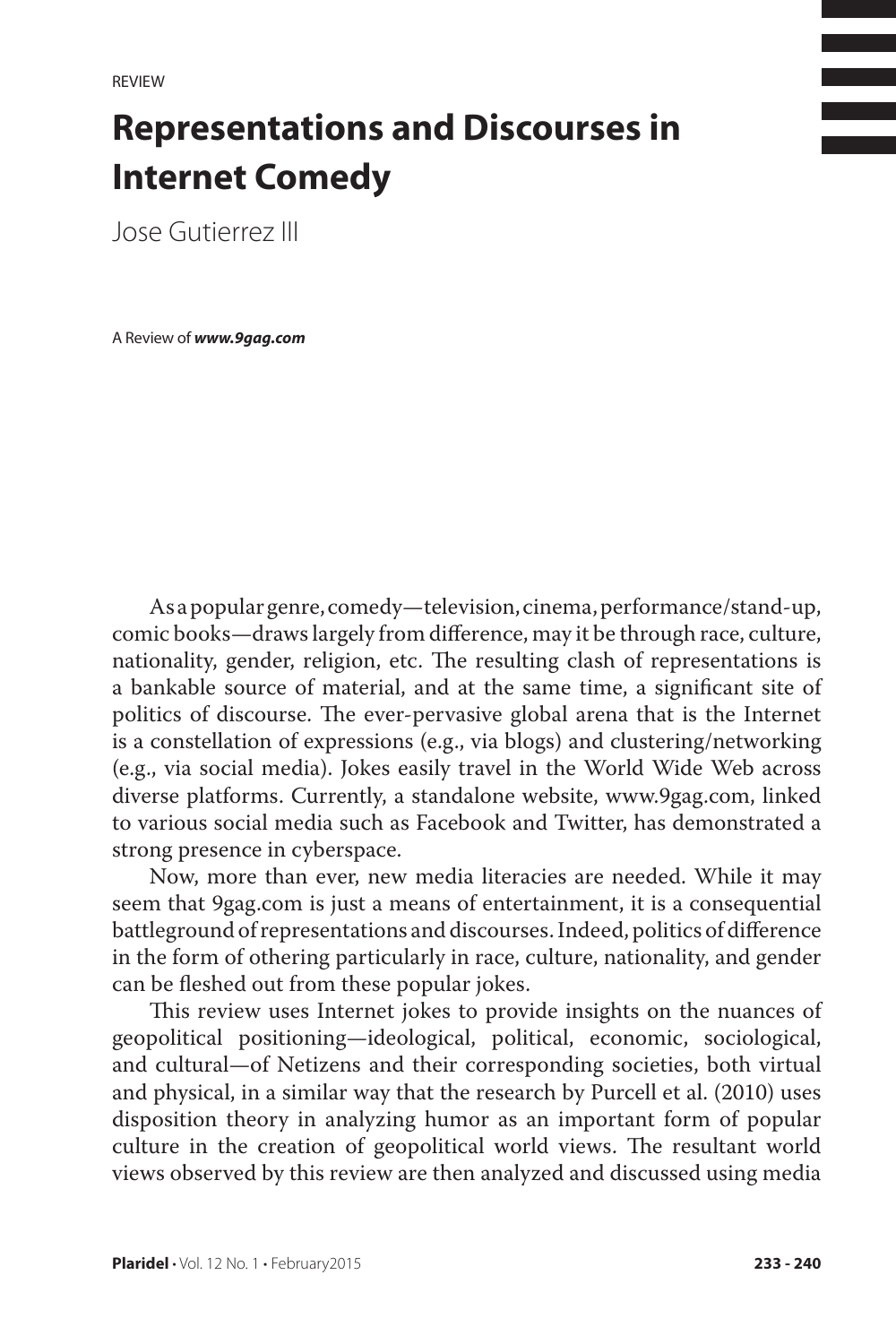critical concepts. According to Raney (2008), disposition theory is one of the leading explanations of why and how users enjoy their media of choice. In Purcell et al. (2010), disposition theory as put forward by Zillmann (1983) is used as a framework to understand who will regard which content as funny and how disparaging humor can be seen as amusing.

This review is also very keen on the slippages of meaning and expressions in the said jokes. This opens up a richer and more liberating analysis of discourse. It essentially enables the review to look into the nuances and prospects as regards the politics of representation and the online media. This paper also provides insights that can be used for the development of new media literacies: by 1) gaining savvy in the online media networking; 2) raising critical awareness of the political economy of globalized media; and ultimately, 3) advocating empowerment and social action online and in the real world.

Various representations and discourses are fleshed out from the jokes in 9gag.com. Major clusters include nationality, race, religion, women, and gays.

In a piece entitled "All around the world," stereotypes of various nationalities are portrayed (see Figure 1). Set within the context of a website that has the world as its target audience, this piece reinforces the stereotypes of different nationalities. Note that although 9gag.com has users from around the world, this website is still based in the United States. The dominant worldview, therefore, is largely American, including "fat American" jokes wherein Americans make fun of themselves, while, also from the commonsense American point-of-view, making fun of other nationalities. Users from other nationalities engage with this common ground to ease into the vibe of the website. Through this piece the said stereotypes are affirmed, whether or not they are true from the perspective of the actual referents.



**Figure 1**. Stereotypes of various nationalities. "All around the world," retrieved from http://9gag.com/ gag/4028251.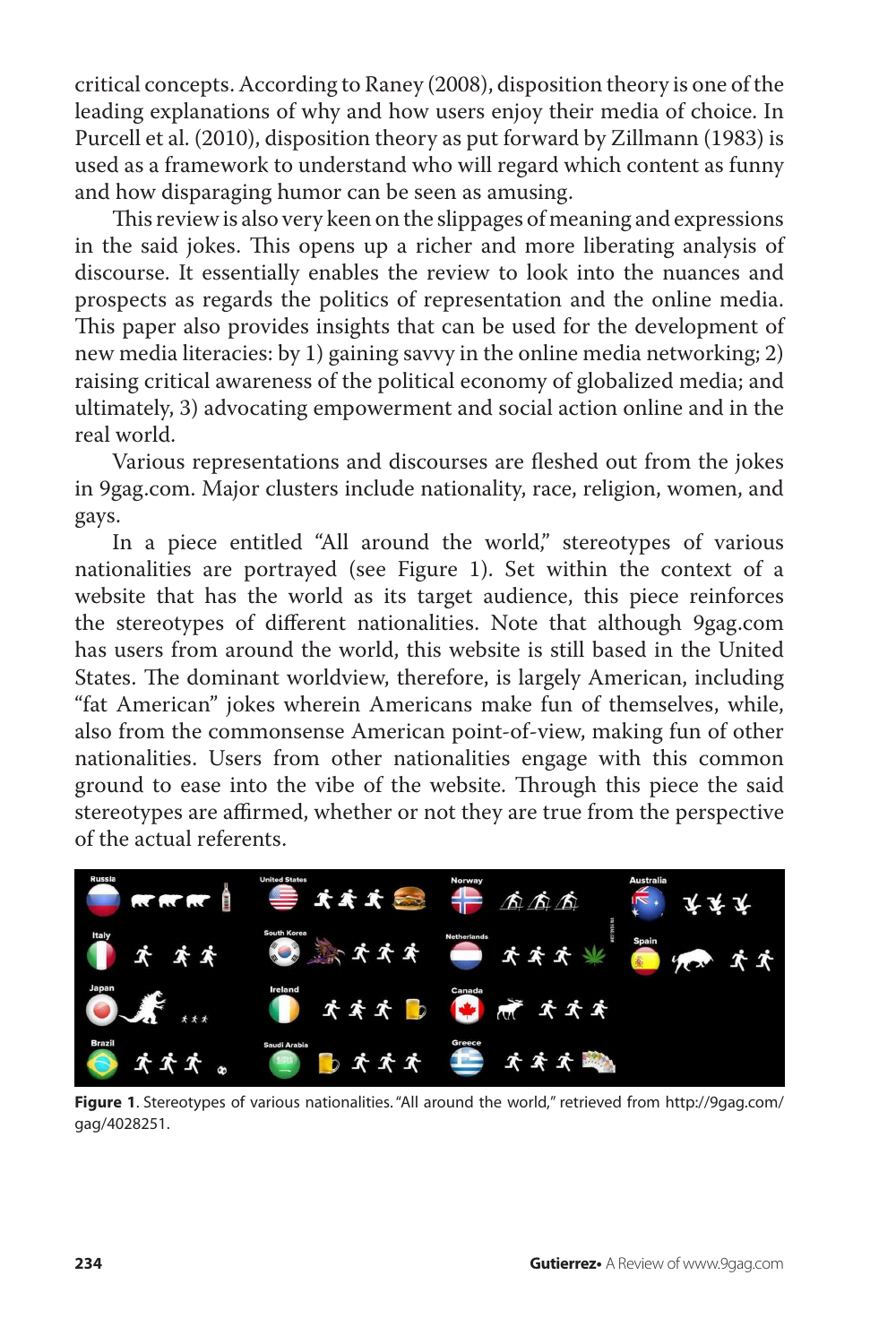Figure 2 exhibits jokes about women. At this point, it should be noted that the literature affirms that these jokes are not just targeted to men who may find pleasure in othering women, as Moore et al. (1987) demonstrated—in examining sexism and humor through disposition theory—that both men and women expressed a preference for humor where women were the target of the joke.



**Figure 2.** On women. "Just, Greek Mythology" (left), retrieved from http://9gag.com/gag/3977321; "That explains everything..." (upper right), retrieved from http://9gag.com/gag/4002144; and "Such a poet..." (lower right), retrieved from http://9gag.com/gag/4040695.

The "Just, Greek Mythology" gag draws its comedy by reinforcing the characterization of women as "the second sex." From the point of view of patriarchal ideology, women are inferior. This disavowal of women – rooted from a psychological reaction-formation – is patriarchy's way of naturalizing the world order where men hold the power. In this case, comedy becomes a safe place to suspend the social expectation of political correctness; nonetheless, the efficacy of this gag in contributing to discourse is still very salient. The "That explains everything..." gag is a part of a recurring subcluster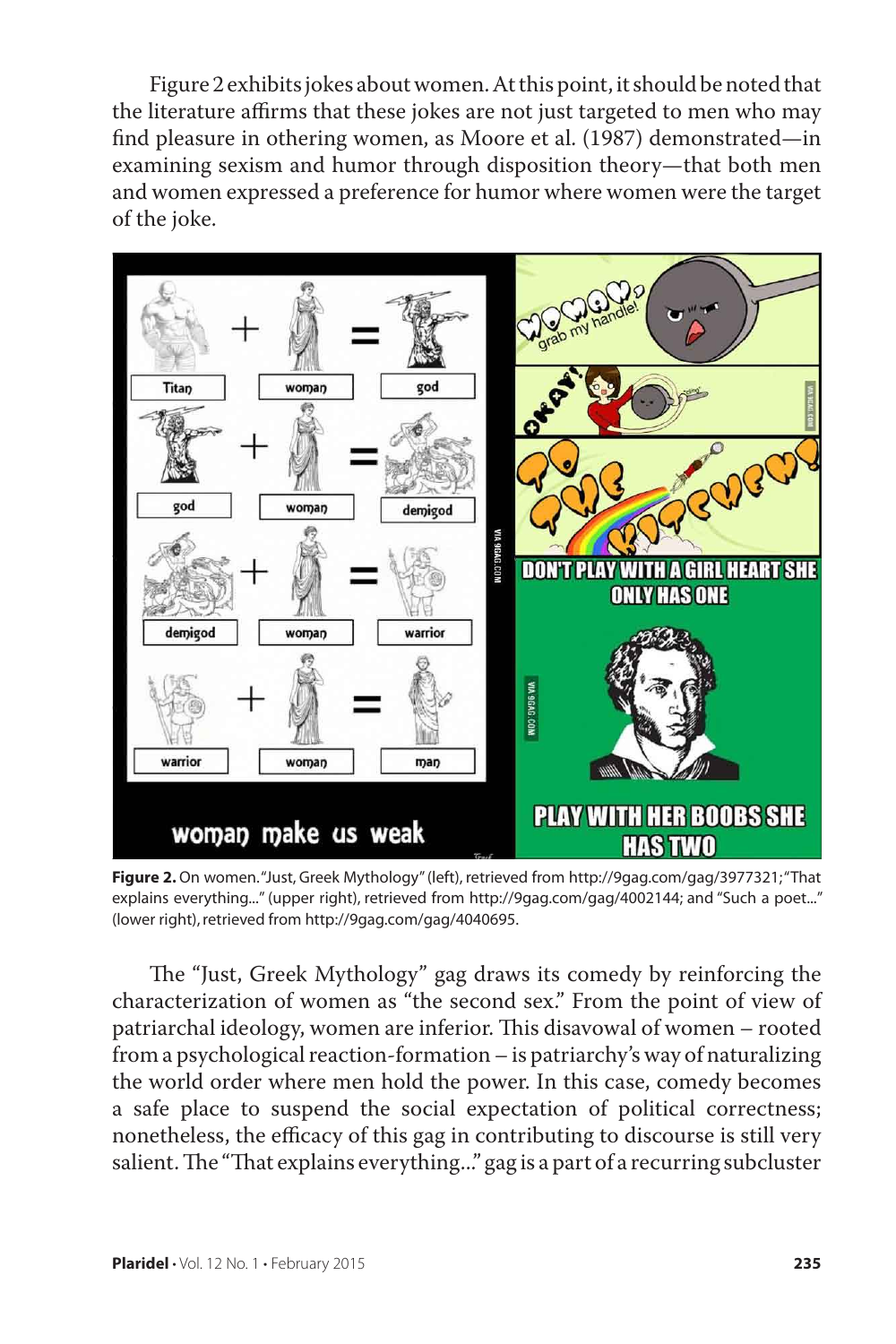in 9gag.com: "women should go back to the kitchen." The underlying current of this piece is that of sarcasm; indeed, it shows the woman as a superhero but restricts her as a supermom or a super-girlfriend whose main power is to cook, ultimately, for the pleasure of her man. The "Such a poet..." gag moves from mere disavowal to objectification. Ideologically, it asserts that the dominant point of view is that of a male (the subject) and women are mere objects of this look.

Race is another form of othering. As in gender, discourse on race is critical since stereotyping can lead to prejudice, which, then can lead to discrimination.



**Figure 3.** On race. "Robbin' every night!" (left), retrieved from http://9gag. com/gag/4143602; and "I eat people…" (right), retrieved from http://9gag. com/gag/4358125.

The nuances of the jokes in Figure 3 are culturally specific to the United States. This point of view moves from mere othering to abjection. The value judgment reinforces the traditional manipulation of binary oppositions such as white/black, majority/minority, good/evil—to serve the interest of the dominant majority as embodied by the white male American. In the case of 9gag.com, the net state of discourse on African Americans is yet to advance as other contributors to discourse such as broadcast media, cinema, news, etc., also continue to express and interact with each other to influence how the majority sees the minority, and, as crucially, how the minority construe their own identity.

The discourse on gays is significantly more fleshed out and complex in 9gag.com, as exemplified in "Every Freakiiiing Time" and "No doubt that they know" (see Figure 4). The following pieces – and, as critically, the corresponding user comments – are open to the volatility of masculinity, slippages of meaning, and fluidity of sexual identity.

Aside from the progressive queering of gender discourse, 9gag also has a significant number of jokes that are very liberating. Various examples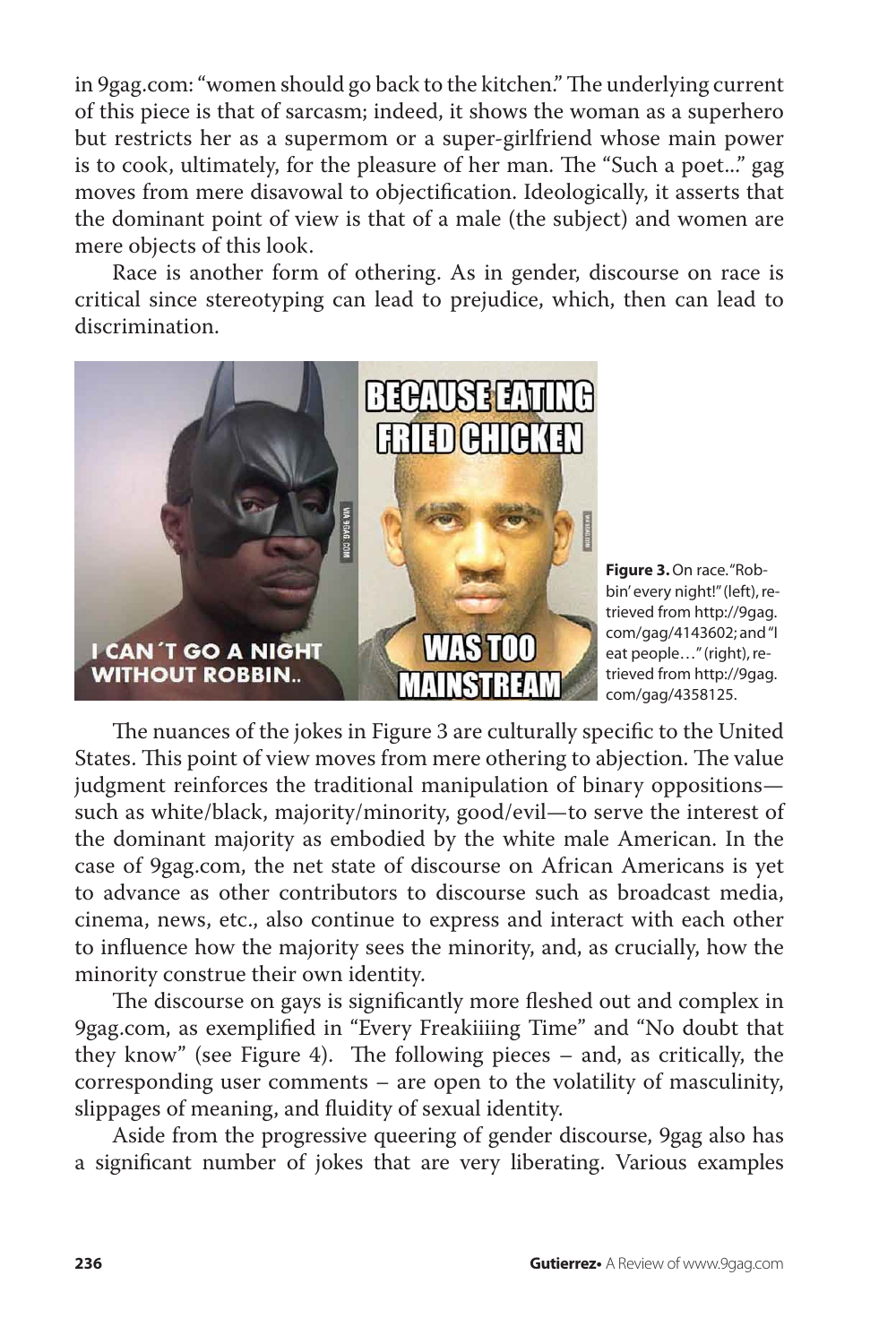

**Figure 4.** On gays. "Every Freakiiiing Time" (top), retrieved from http://9gag.com/gag/4227371; and "No doubt that they know" (bottom), retrieved from http://9gag.com/gag/4286467.

are exhibited in Figure 5. "We are MUSLIMS..." presents a fair perspective, something that is somewhat lacking in mainstream media. "The TV shows you what they want" promotes media literacy—a critical stance in experiencing the ubiquitous multimedia. "Girls..," by juxtaposing Mulan with other Disney princesses, directly opposes the traditional characterization of girls as weak and subservient to men. "History is repeating itself" invokes the viewers to look at the bigger picture in the fight for right to marry. Finally, "10 Reasons to Ban Gay Marriage" uses sarcasm to reinforce the freeing of discourse on gay marriage, as illustrated in the following: "[…] 2: Gay marriage will encourage people to be gay, in the same way that hanging around tall people will make you tall. […] 7: Obviously, gay parents will raise gay children, since straight parents only raise straight children. […] 8: Gay marriage is not supported by religion. In a *theocracy* like ours, the values of one religion are imposed on the entire country. That's why we have only one religion in America. […] 9: Children can never succeed without a male and a female role model at home. That's why *we as a society expressly forbid single parents to raise children*."

Comedy is a very powerful genre. The Internet is a pervasive medium. Internet comedy saliently contributes to discourse especially on women, nationality, race, religion, and gays. Internet jokes manifest the linkages,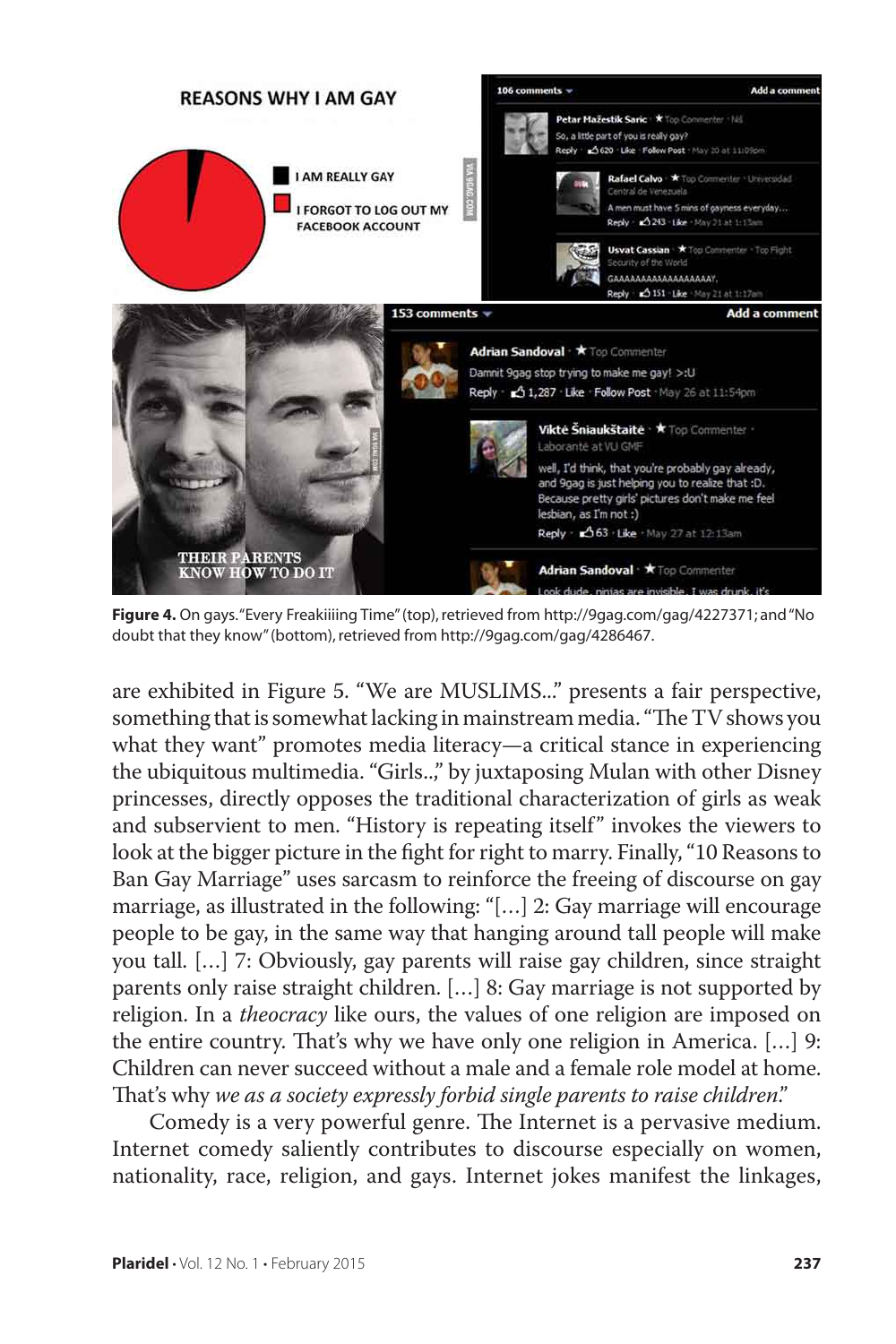

**Figure 5.** Liberating and progressive pieces from the Internet. "We are MUSLIMS..." (top left), retrieved from http://9gag.com/gag/4224567; "History is repeating itself" (bottom left), retrieved from http://9gag.com/gag/4154645; "Girls.." (top right), retrieved from http://9gag.com/gag/4013095; "The TV shows you what they want" (middle right), retrieved from http://9gag.com/gag/4015509; and "10 Reasons to Ban Gay Marriage" (bottom right), retrieved from http://9gag.com/gag/4142223.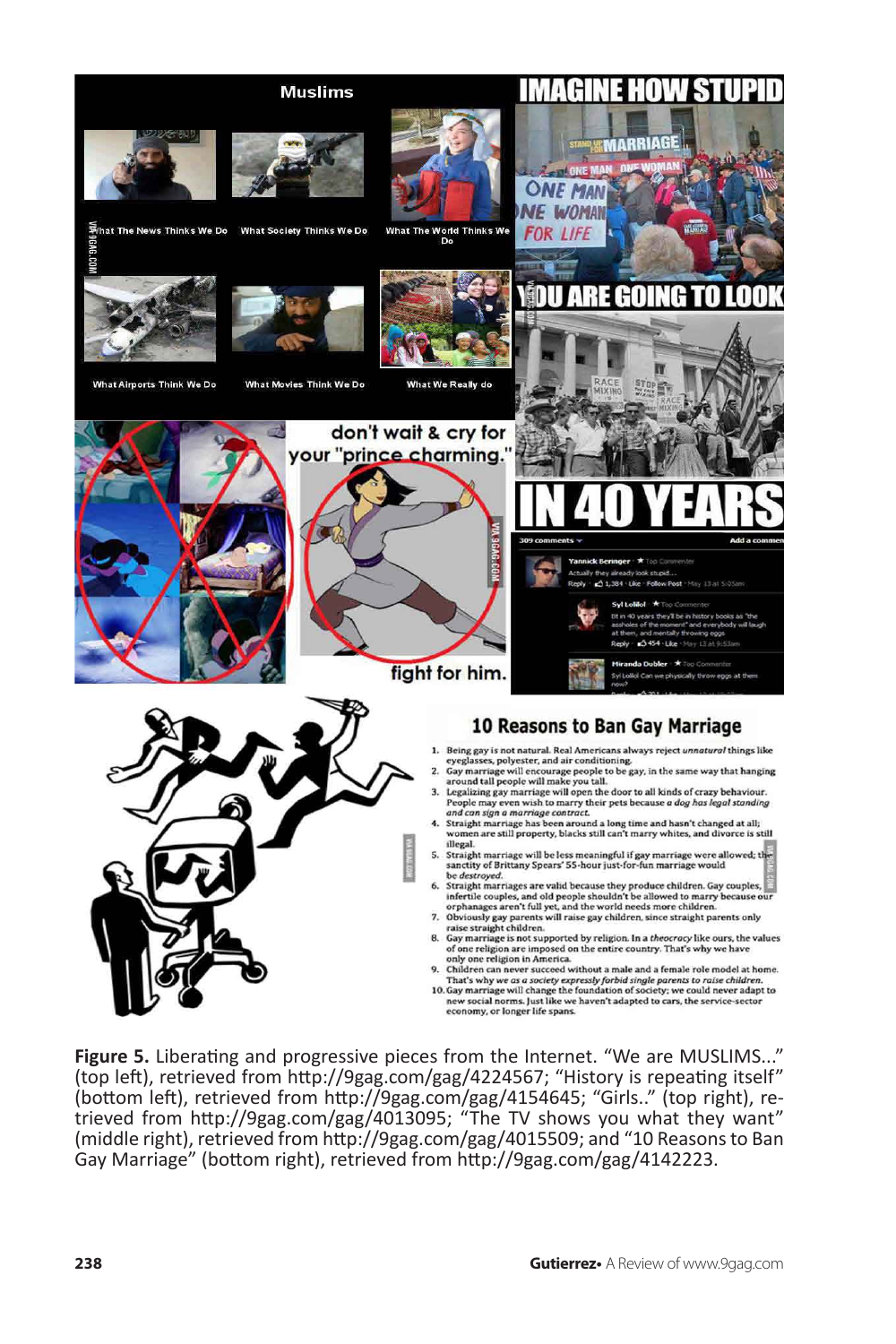dynamics, and even contradictions between traditional patriarchal ideology and various communities—physical and virtual—in the world. There is a range of liberation in various discourses that are expressed and intertwined in Internet comedy. New media literacy should be put forward as an important component of education in the Internet Age. It will empower the Netizens in being active contributors to geopolitical, ideological, economic, sociological, and cultural discourse in the increasingly complex multimedia world that we live in. It will help us look critically at how media can influence the forming of stereotypes, prejudice, discrimination, and violence, on the one hand, and positive social action on the other. Media literacy is, after all, one of our most powerful weapons for world peace.